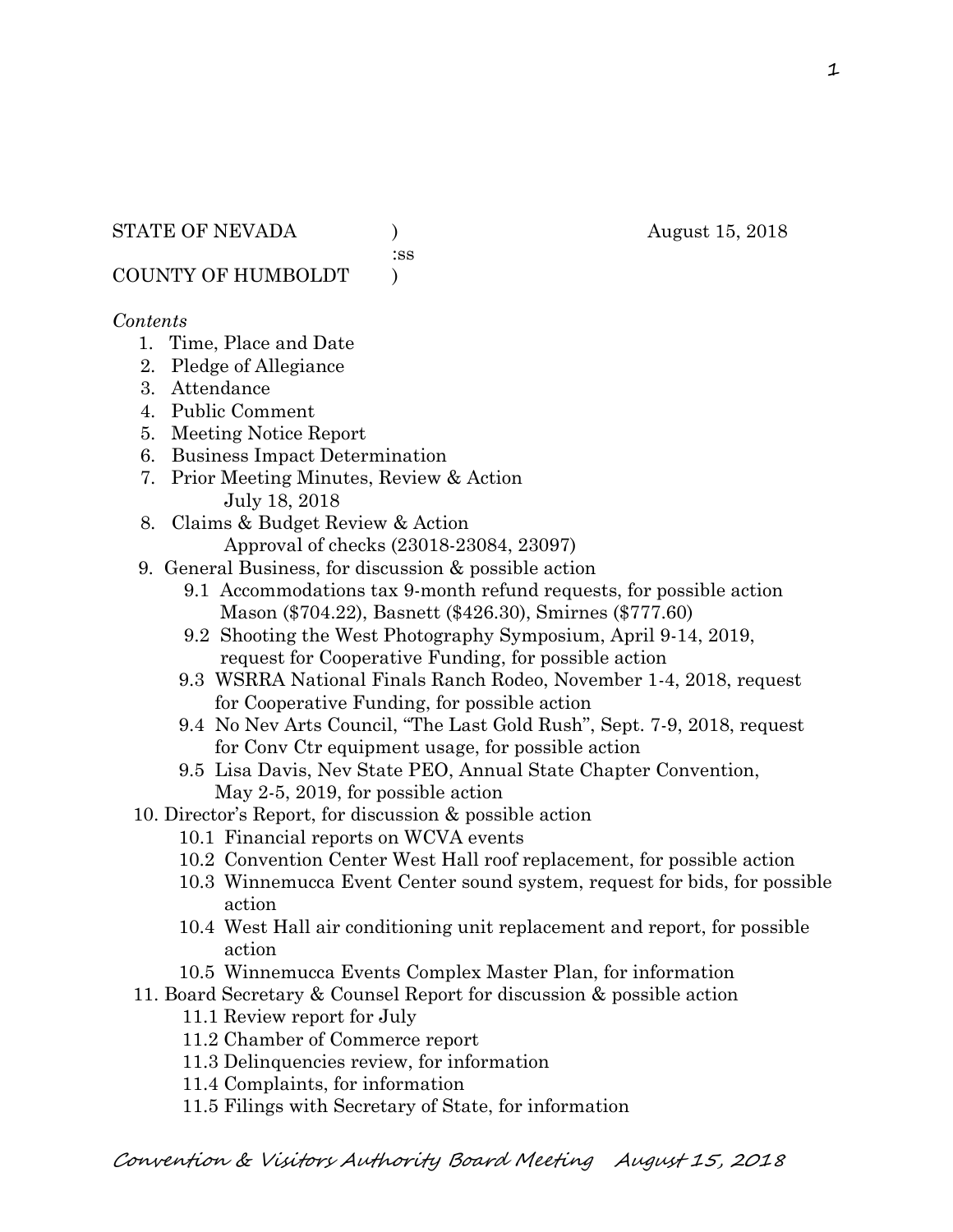- 11.6 Improvement projects report Event Center sound retrofit, Joe Mackie Hall exterior project, West Hall roof project, for possible action
- 11.7 Resolution acknowledging WCVA as the producer of the annual Shooting the West Photography Symposium, for possible action
- 12. Board Administrator Report, for discussion & possible action 12.1 Financial reports, for discussion
- 13. Other Reports
- 14. Next Meeting Date
- 15. Adjournment

## **MINUTES, AUGUST 15, 2018**

**1. Time, Place and Date.** The Winnemucca Convention and Visitors Authority met in regular session in full conformity with the law at the Winnemucca Convention Center, West Hall, Winnemucca, Nevada at 4:00 pm on Wednesday, August 15, 2018 with Chairman Terry Boyle presiding.

## **2. Pledge of Allegiance.**

**3. Attendance.** *Convention and Visitors Authority Board Officials Present:* 

| Terry Boyle        | Chairman and Motel Representative      |  |
|--------------------|----------------------------------------|--|
| <b>Brian Stone</b> | Vice Chairman and Hotel Representative |  |
| Jim Billingsley    | Treasurer and City Representative      |  |
| Ron Cerri          | County Representative                  |  |
| John Arant         | Business Representative                |  |
| Bill Macdonald     | Secretary and Counsel                  |  |
| Kendall Swensen    | <b>Board Administrator</b>             |  |
|                    |                                        |  |

*Convention and Visitors Authority Board Officials Absent:*  None

*Staff Members Present:*  Kim Petersen Director Shelly Noble Administrative Clerk

*Staff Members Absent:*  None

*Others Present:*  Lisa Davis PEO Mary Agnes Boni PEO Ron Taylor **Horseshoe Tour**  Barbara Taylor Horseshoe Tour Barbara Carson Horseshoe Tour

Brett Worsham No Nev Arts Council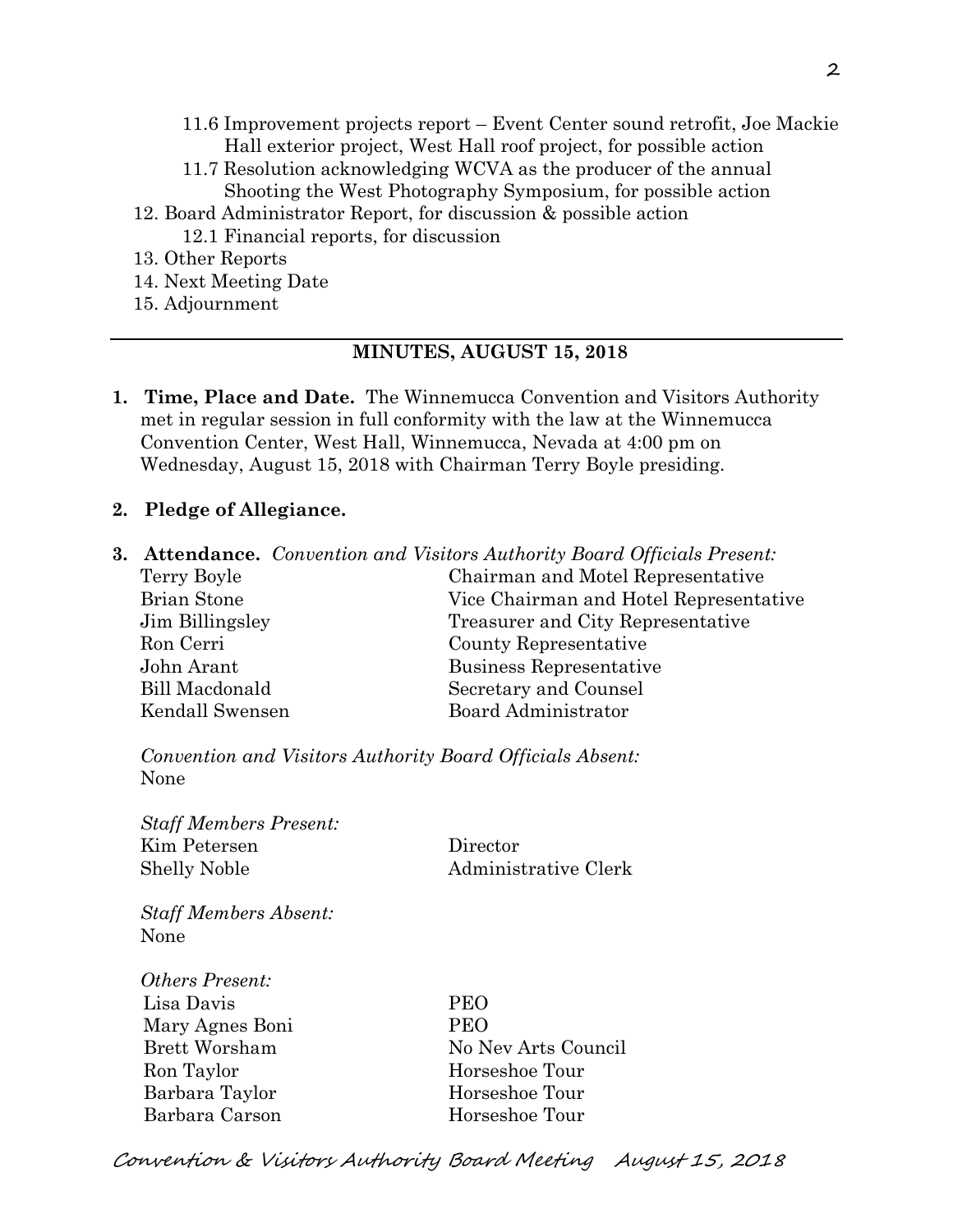Alex Carson Horseshoe Tour

### **4. Public Comment**

Ron Taylor spoke to the board on behalf of those present representing the Horseshow Tour. He is the Director of Operations for the Horseshoe Tour. The Taylors and the Carsons were here last year and returned to participate in last weekend's horseshoe tournament at the Event Center. They are spending this week in town before competing in this weekend's National Horseshoe Tour tournament at the Event Center. Mr. Taylor was highly complimentary of our facility and staff and was very appreciative of the support this board has provided. Mr. Taylor informed the board that the majority of the people who participate in this tour are from back east. He and his wife, along with Mr. and Mrs. Carson, have been encouraging their fellow horseshow pitchers to make the trip to Winnemucca and enjoy the competition and the community. A couple of the board members from the World Tournament will be in town this weekend to look at our facility and determine if we would qualify to host this event. The next year it is available is 2021. It would be a much larger tournament that would run over two weekends.

### **5. Meeting Notice Report.**

Chairman Boyle reported that notice, including meeting agenda, was posted by Shelly Noble by 9:00 am Friday, August 10, 2018 at Humboldt County Library, Court House, Post Office, City Hall and Convention Center West Hall. No persons have requested mailed notice during the past six months.

**6. Business Impact Determination.** Chairman Boyle asked whether any agenda item proposes the adoption by the city or by the county or by the WCVA of any rule, including any ordinance or resolution which would impose, increase or change the basis for the calculation of a fee that is paid in whole or in substantial part by businesses, which would impose a direct and significant economic burden upon a business or directly restrict the formation or expansion of a business, pursuant to NRS Chapter 237? The Chairman called for board or public input thereon; there was none. Action will be taken.

 *Jim Billingsley made a motion that there appears to be no business impacting fee matter on today's agenda. The motion carried, 5-0.* 

### **7. Minutes, Review & Action**

Prior meeting minutes of July 18, 2018.

*John Arant made a motion to accept the minutes of the July 18, 2018 meeting. Motion carried, 4-0.* Jim Billingsley abstained because he was not present at this meeting.

**8. Claims, Review & Action** The following claims, which had been submitted in list form to the board members for review with their 3-day meeting notice and agenda, with the opportunity to obtain further information before or at the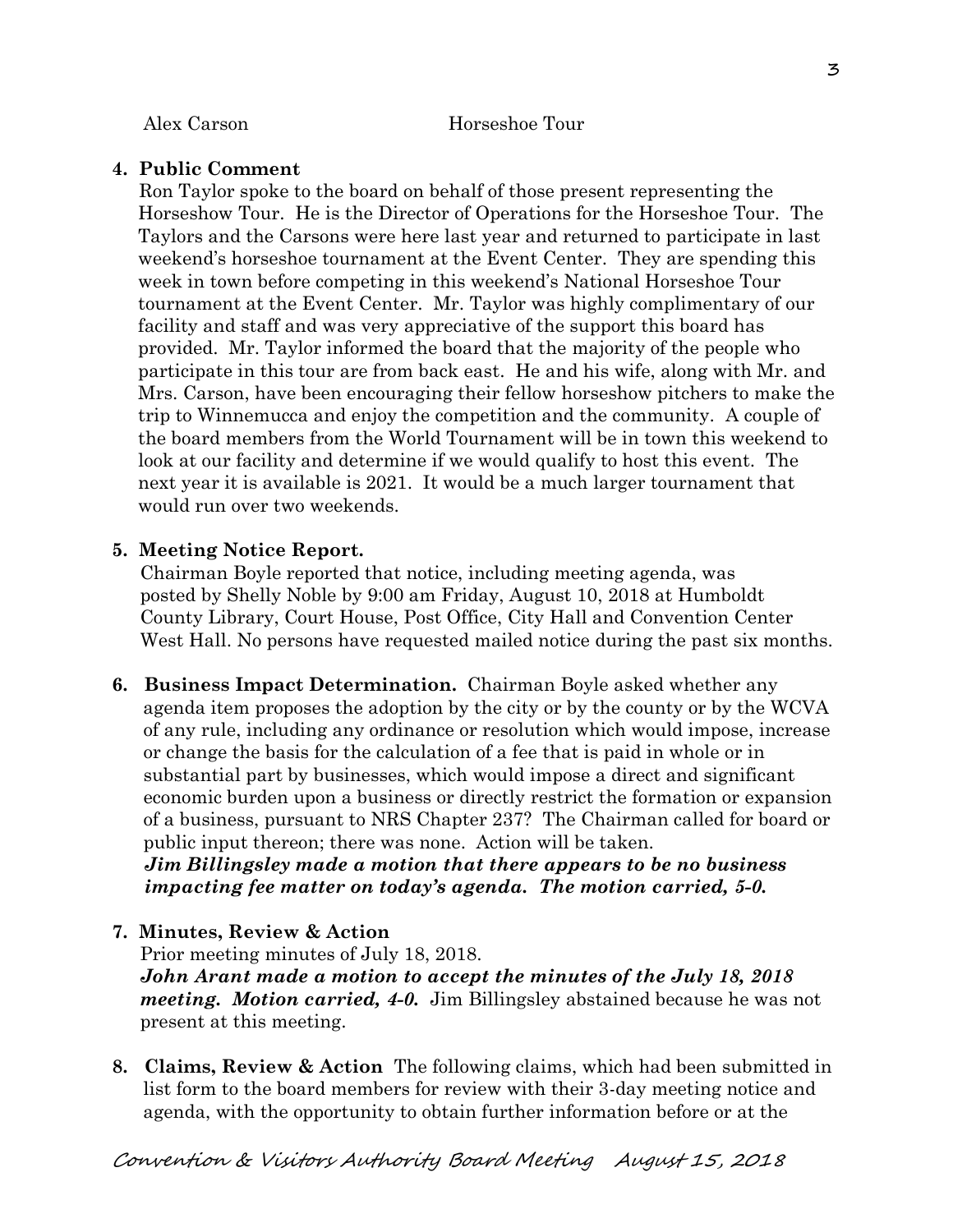meeting, were submitted for payment on June 20, 2018:

| BANK ACCOUNT      | <b>CHECK NUMBERS</b> | <b>AMOUNT</b> |
|-------------------|----------------------|---------------|
| Nevada State Bank | 23018-23084, 23097   | \$295,613.49  |

*Jim Billingsley made a motion to approve all claims as submitted. The motion carried, 5-0.* 

### **9. General Business, for discussion & possible action**

**9.1 Accommodations tax 9-month refund requests, for possible action Mason (\$704.22), Basnett (\$426.30), Smirnes (\$777.60)** 

*Terry Boyle made a motion to approve the accommodation tax 9-month refunds for Corey Mason (\$704.22), Terry Basnett (\$426.30) , Andrew Smirnes (\$777.60). Motion carried, 5-0.*

### **9.2 Shooting the West Photography Symposium, April 9-14, 2019, facility for Cooperative Funding, for possible action**

Kim reported that Michelle has been working to schedule presenters and instructors for this event. She has been in contact with speakers and presenters from previous years to get their input. Michelle has also been consulting with Linda Dufurrena, one of the original coordinators, and she has provided valuable ideas. The records we received from the previous committee were incomplete so we're doing our best to organize the 2019 event with the information we have. Kim and Michelle prepared a tentative budget that was presented to the board. There were no funds available from previous years so they are requesting a \$20,000 underwriting and \$5,000 grant in order to get this event going. STW has also been awarded two grants (Nev Arts Council, and Nev Comm on Tourism) that should fund soon. *Jim Billingsley made a motion to approve a \$5,000 grant and \$20,000 underwriting for the Shooting the West Photography Symposium, April 9-13, 2019. Motion carried, 5-0.*

### **9.3 WSRRA National Finals Ranch Rodeo, November 1-4, 2018, request for Cooperative Funding, for possible action**

This is an annual request from Marc Page, the producer of this rodeo. He is requesting an increase in the amount requested for this year's event. According to Terry, this is because he is adding a barrel race to his event. Since barrel races usually make money, even when other rodeo events do not, there were some questions as to why this would require an increase in WCVA funding. Even so, Terry stated that this event is a good event at a slow time of the year and is worth supporting. Brian and John echoed these thoughts. There were some questions on Marc's 2017 event report that was included as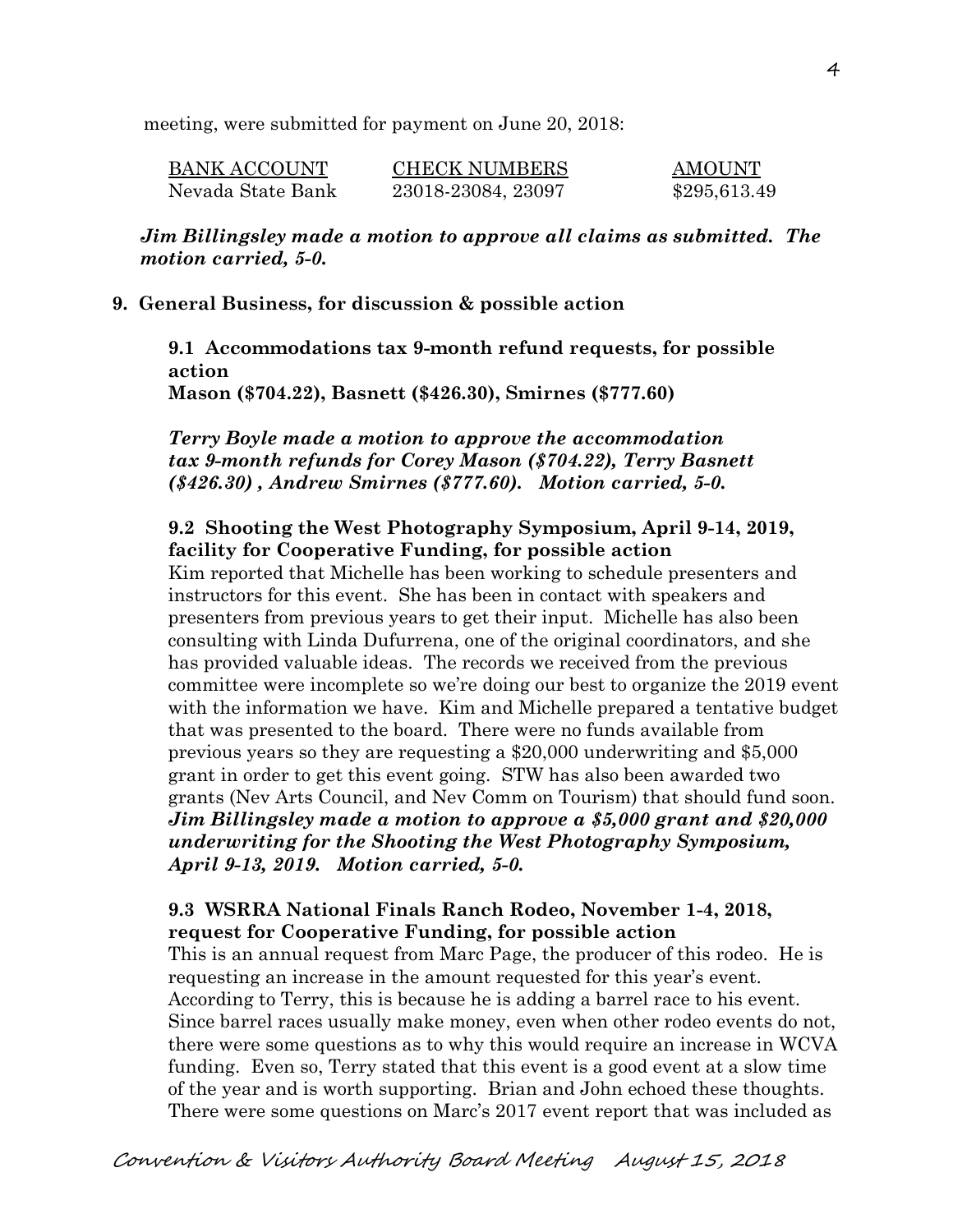backup to his request, but after some more discussion, *John Arant made a motion to approve a \$10,000 grant and \$17,500 underwriting for the WSRRA National Finals Ranch Rodeo, November 1-4, 2018. Motion carried, 5-0.* 

**9.4 No Nev Arts Council, "The Last Gold Rush", Sept. 7-9, 2018, request for Conv Ctr equipment usage, for possible action**  Brett Worsham is here on behalf of the No Nev Arts Council. He has been trying to put together a performing group to produce plays with local talent. In February he was awarded a facility grant for the use of the West Hall for this production. He put in this additional request to cover the equipment that will be needed. Since he put in this request so that he could be included on the agenda, it has become apparent that this group will not be ready to produce this play in September. Mr. Worsham stated that it was more difficult to put together this group than he thought it would be so this year's production is cancelled. He is working with other people in the community to widen participation and hopes to successfully produce a play next year.

## **9.5 Lisa Davis, Nev State PEO, Annual State Chapter Convention, May 2-5, 2019, for possible action**

Lisa Davis and Mary Agnes Boni are here today to make the request for the use of the West Hall and Joe Mackie Hall for their convention next May. They are also requesting use of any necessary equipment and linen. PEO is a women's philanthropic group that works to support educational opportunities for women. They are expecting approximately 250 participants and spouses. The convention runs three days and besides their event activities, the organizers expect visitors to shop and eat out while they're here. *Jim Billingsley made a motion to approve a \$4,200 facility grant (EH/WH @ \$1,400/day, 3 days), \$150 kitchen grant and approximately \$785 in equipment usage for the Nevada PEO Annual State Chapter Convention, May 2-5, 2019. Motion carried, 5-0.* 

## **10. Director's Report.**

## **10.1 Financial reports on WCVA events**

The bank reconciliations for Ranch Hand Rodeo and Tri-County Fair were included in the board packets for review.

## **10.2 Convention Center West Hall roof replacement, for possible action**

The roof on the West Hall is badly in need of replacing, especially the portion that is under our heating/cooling units. Recently it has started leaking into the kitchen. Kim has been doing some research and after talking with Enoc Gaitan (Humb Co Buildings & Grounds Supervisor) he would like to work with Garland Company, who are part of a cooperative purchasing program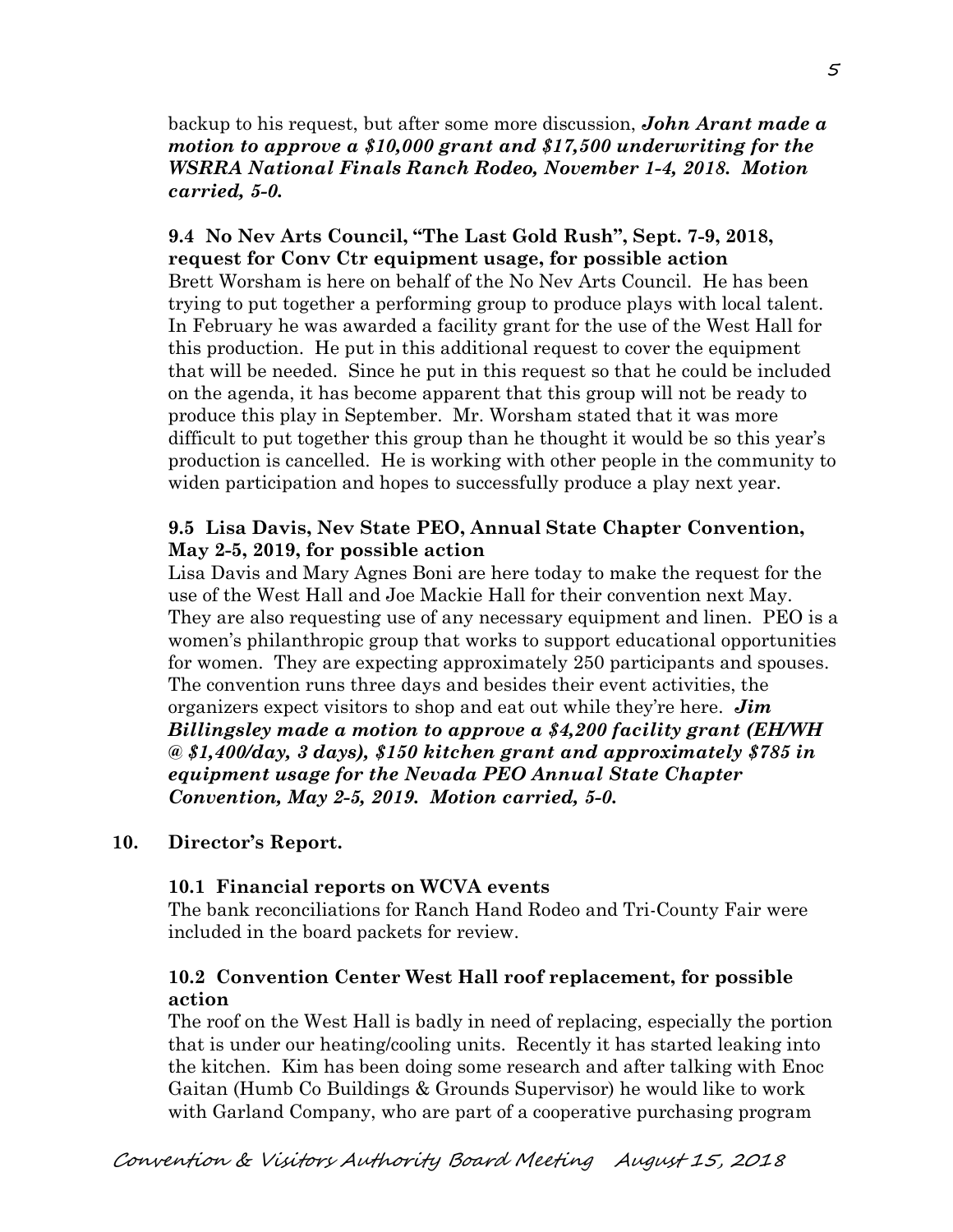for governmental entities. The project is under \$250,000 so the state wage rates will not be applicable to this job. Garland will handle the pre bid work, including preparing the bid specs, assisting with providing multiple bids to choose from, selling the materials to the successful bidder and inspecting the work of the successful bidder throughout the process to make sure they are following the proper application of materials in accordance to the specs. There is no fee charged to us. *Terry Boyle made a motion authorizing Kim and Bill to proceed with the process to go out to bid on the West Hall roof with the assistance of Garland Company, as outlined above.* 

### *Motion carried, 5-0.*

# **10.3 Winnemucca Event Center sound system, request for bids, for possible action**

Bill is finalizing the bid specs for the sound system retrofit at the Event Center. The Invitation to Bid will be posted next week and we will award the bid at the October WCVA meeting.

# **10.4 West Hall air conditioning unit replacement and report, for possible action**

As most members are aware, we had a major malfunction of our cooling system recently in the West Hall. In mid-July we had two (out of four) condensers fail. Alan DuVall, our HVAC consultant, was able to secure parts and get the system up and running within a few days. Then, the Monday (two days) before Superior Livestock was to begin, three of the four condensers failed. Kim directed Alan to do what he had to do get the parts here and the system operational for the auction. Our system is now obsolete and so it was difficult to get everything we needed but Alan was able to locate parts and have them flown in. The first day of the auction, Wednesday, there was no air conditioning and Kim brought in several fans to circulate the air. The a/c was working by Thursday so the last two days of the auction were comfortable. There will be an insurance claim filed so we may get some funds for the expenses incurred, but the new condensers have no warranty at all due to the type of system we have. This brings up the necessity of replacing our cooling system. It has become inefficient and obsolete and, as mentioned above, the parts are becoming extremely difficult to find. Kim would like this board to authorize the purchase of a new cooling system for the West Hall. Alan estimates the cost will be \$76,000 - \$82,000. *John Arant made a motion authorizing Kim to begin the process of replacing the air conditioning system in the Convention Center West Hall. Motion carried, 5-0.*

# **10.5 Winnemucca Events Complex Master Plan, for information**

Due to the recent addition of campsites and stalls on the Winnemucca Events Complex, at a recent Ag #3 meeting that board requested Kim bring to them a master plan for the Winnemucca Events Complex. Traffic flow and other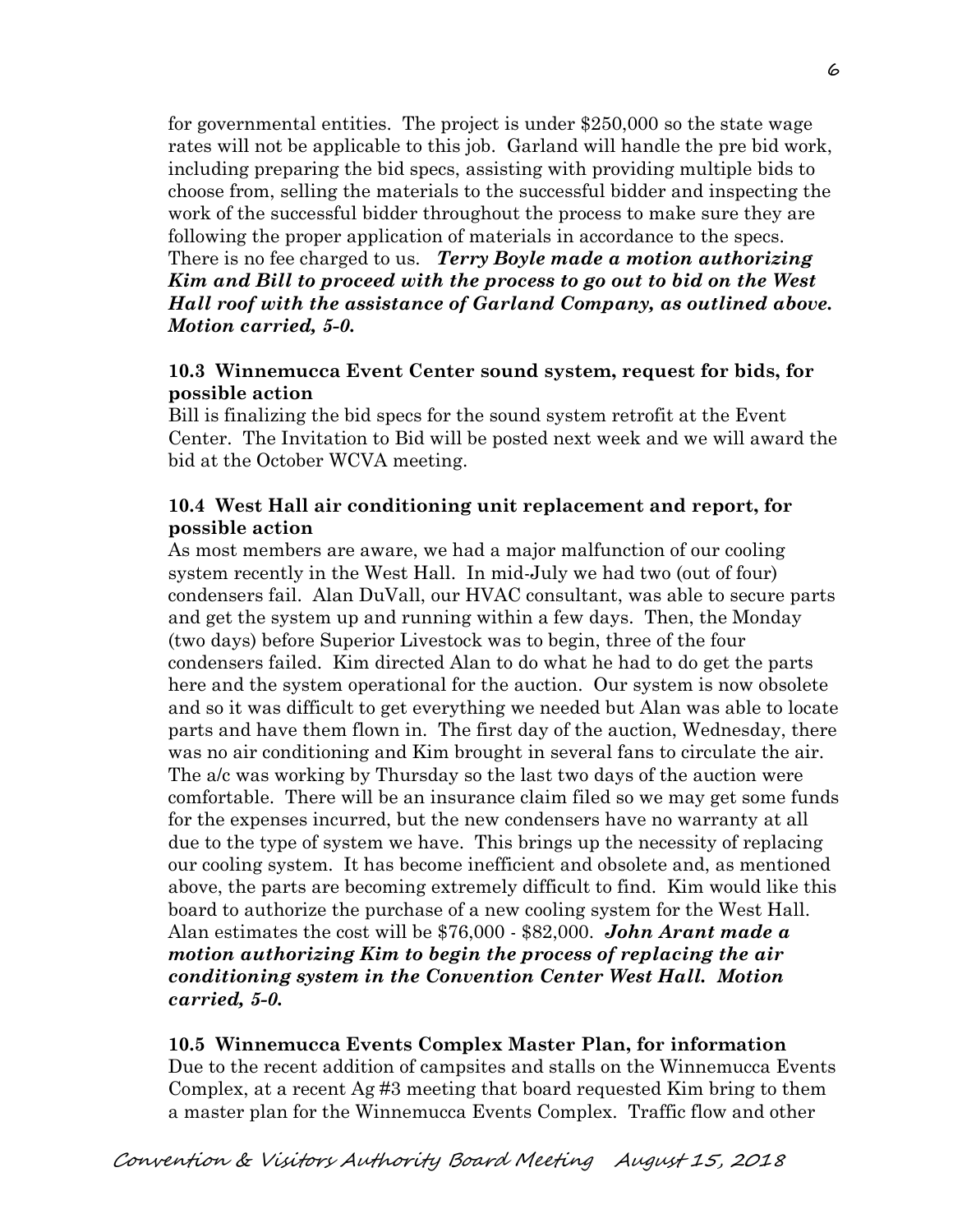changes are going to be necessary in order to utilize our amenities in the most efficient way. Kim is working with WEC staff and their suggestions for these changes, which got him thinking that maybe the parcel of WEC land across from the BLM that is vacant could be a possible site for a new convention center. That way a more modern building could be designed and both staffs could be utilized at both locations. John Arant expressed his unhappiness with this proposal. He would like to keep visitors downtown. Brian and Terry agreed. They would rather see WCVA funds used to remodel or tear down Joe Mackie Hall to make it into more usable space and participate in downtown revitalization. They felt that the building, in its current state, always looks closed and uninviting. The exterior façade project will help with this but they feel that other changes also need to be made.

## **11. Secretary and Counsel, Monthly report, for discussion & possible action**

## **11.1 Review report for August, for information**

Bill's report was included in the meeting packets available online.

### **11.2 Chamber of Commerce report**

No report.

### **11.3 Delinquencies review, for information**

In Bill's report he states that there are no delinquencies. That is not right. The Winnemucca RV Park is delinquent. The property was sold in June. The previous owners paid part of the room tax and the new owners were responsible for the tax for the remainder of the month. They have been sent a delinquent notice and, hopefully, we will get this resolved soon.

### **11.4 Complaints, for information**

Bill has not received any complaints.

### **11.5 Filings with Secretary of State, for information**

Bill has completed the report listing the officers for Shooting the West and has filed this report.

 He has also filed service mark protection applications for Shooting the West and Run-A-Mucca.

## **11.6 Improvement projects reports – Event Center sound retrofit, Joe Mackie Hall exterior project, West Hall roof project, for possible action**

The status of these projects can be found under the Director's Report. At the May 23, 2018 WCVA meeting Kendall informed the board that he could not prepare the 5-Year Capital Improvement Plan because the state was changing the form used to file this information. The form is now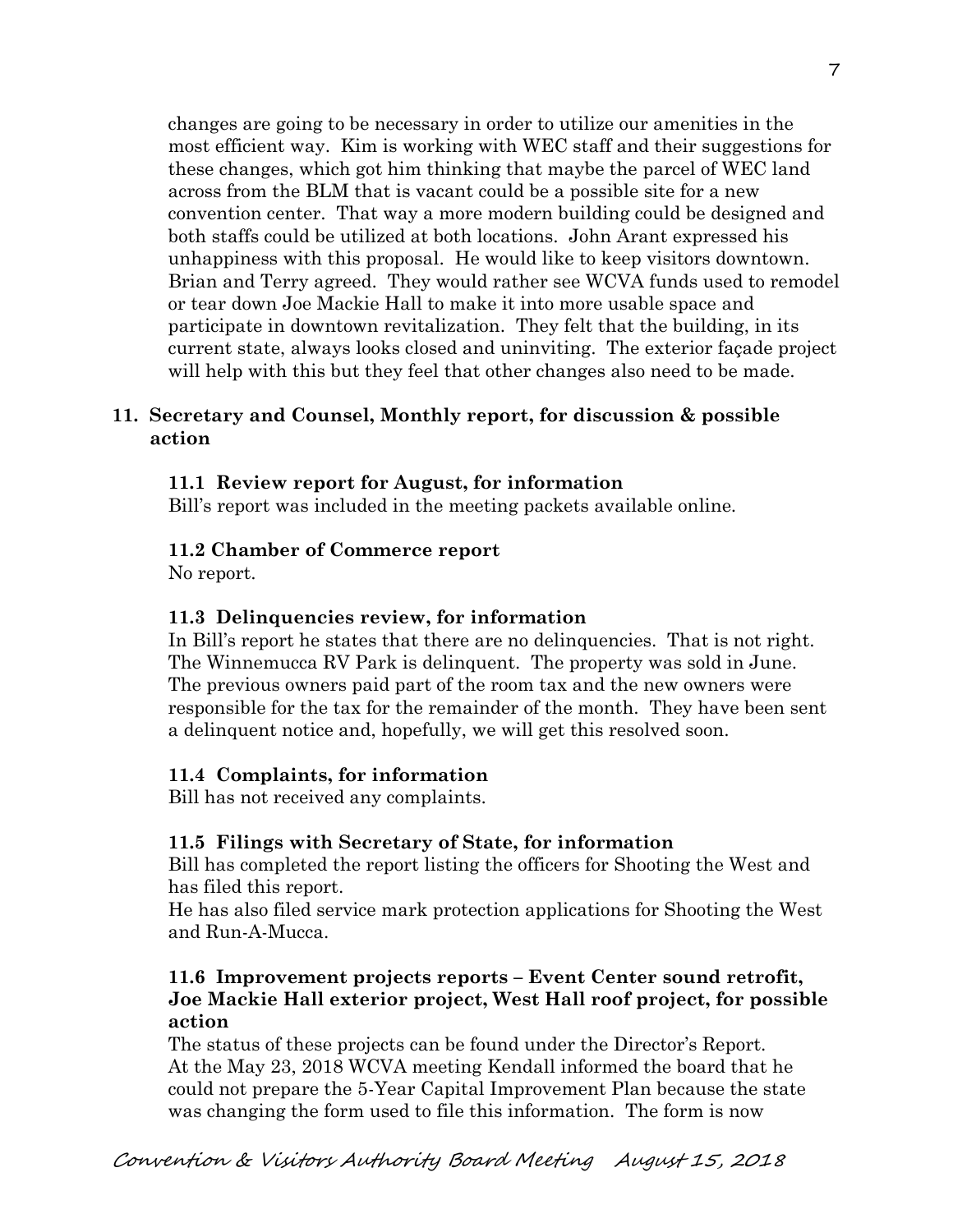available and Kendall distributed it to members today. It includes the projects listed above. Bill has prepared a resolution reflecting this information. *Jim Billingsley made a motion to accept and approve the resolution prepared by Bill Macdonald regarding the WCVA indebtedness report and 5-Year Capital Improvement Plan as presented by Kendall Swensen. Motion carried, 5-0.* 

**11.7 Resolution acknowledging WCVA as the producer of the annual Shooting the West Photography Symposium, for possible action**  No report.

### **12. Board Administrator.**

#### **12.1 Financial Reports, for discussion**

Room tax cash collections continue to increase over last year. We earned \$7,000 in interest on our investment account last month. It was noted that Motel 6 has new owners. Kendall will get with them to make sure they understand our room tax collection process.

#### **13. Other reports**

#### **13.1 Buckaroo Hall of Fame**

Ron is our representative on the Buckaroo Hall of Fame Committee. He reported that they have outgrown the display space in Joe Mackie Hall and wanted to know if this board had any suggestions as to any other exhibit space that might be available. The board agreed that Joe Mackie Hall is not the optimum location for these displays and other options need to be considered. Several suggestions were made. One was to have this display at the Humboldt Museum. This seems like the logical location for a display of this type. Some drawbacks there are, again, space limitations and the fact that they are not open every day. Building a facility on the corner of Winnemucca Blvd and Melarkey was discussed. It could also, possibly, house the Chamber of Commerce. Also mentioned was Leo Harrer's building (the former Sage Theatre) on Bridge Street that had the fire several months ago. Board members agreed to keep thinking of alternatives for this display as it keeps growing. We want to be able to have these items displayed in a way that people can enjoy them.

### **14. Public Comment**

None.

**15. Regular Business. Next Meeting. The Board confirmed the next regular meeting date of Wednesday, September 19, 2018, 4:00 pm.**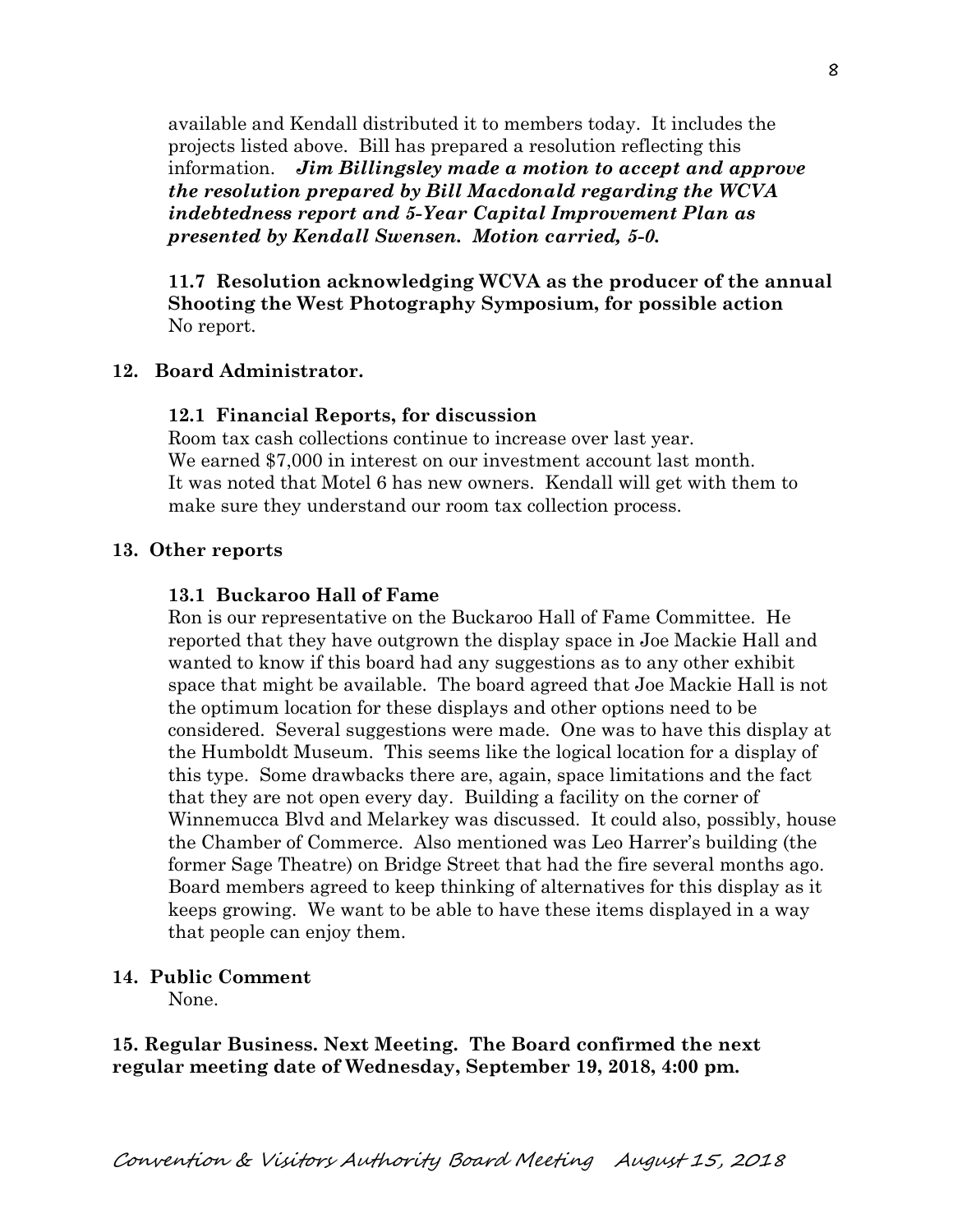# **16. Adjournment.** *Ron Cerri made a motion to adjourn this meeting. Motion carried, 5-0.*

The meeting was adjourned to the next regular meeting, or to the earlier call of the Chairman or to the call of any three (3) members of the Board on three (3) working days notice.

Respectfully submitted,

Shelly Noble

APPROVED ON \_\_\_\_\_\_\_\_\_\_\_\_\_\_\_\_\_\_\_\_\_\_\_\_\_\_\_\_, 2018

|  | As written |  |  |  |
|--|------------|--|--|--|
|--|------------|--|--|--|

As corrected

Winnemucca Convention & Visitors Authority Board

 $\_$  ,  $\_$  ,  $\_$  ,  $\_$  ,  $\_$  ,  $\_$  ,  $\_$  ,  $\_$  ,  $\_$  ,  $\_$  ,  $\_$  ,  $\_$  ,  $\_$  ,  $\_$  ,  $\_$  ,  $\_$  ,  $\_$  ,  $\_$  ,  $\_$  ,  $\_$  ,  $\_$  ,  $\_$  ,  $\_$  ,  $\_$  ,  $\_$  ,  $\_$  ,  $\_$  ,  $\_$  ,  $\_$  ,  $\_$  ,  $\_$  ,  $\_$  ,  $\_$  ,  $\_$  ,  $\_$  ,  $\_$  ,  $\_$  , TERRY BOYLE BRIAN STONE Chairman and Vice Chairman and Motel Representative Hotel Representative

\_\_\_\_\_\_\_\_\_\_\_ \_ \_\_\_\_\_\_\_\_\_\_\_\_\_\_\_ \_\_\_\_\_\_\_\_\_ \_\_\_\_\_\_\_\_\_\_\_\_\_\_\_\_\_\_ JIM BILLINGSLEY RON CERRI Treasurer and City Representative County Representative